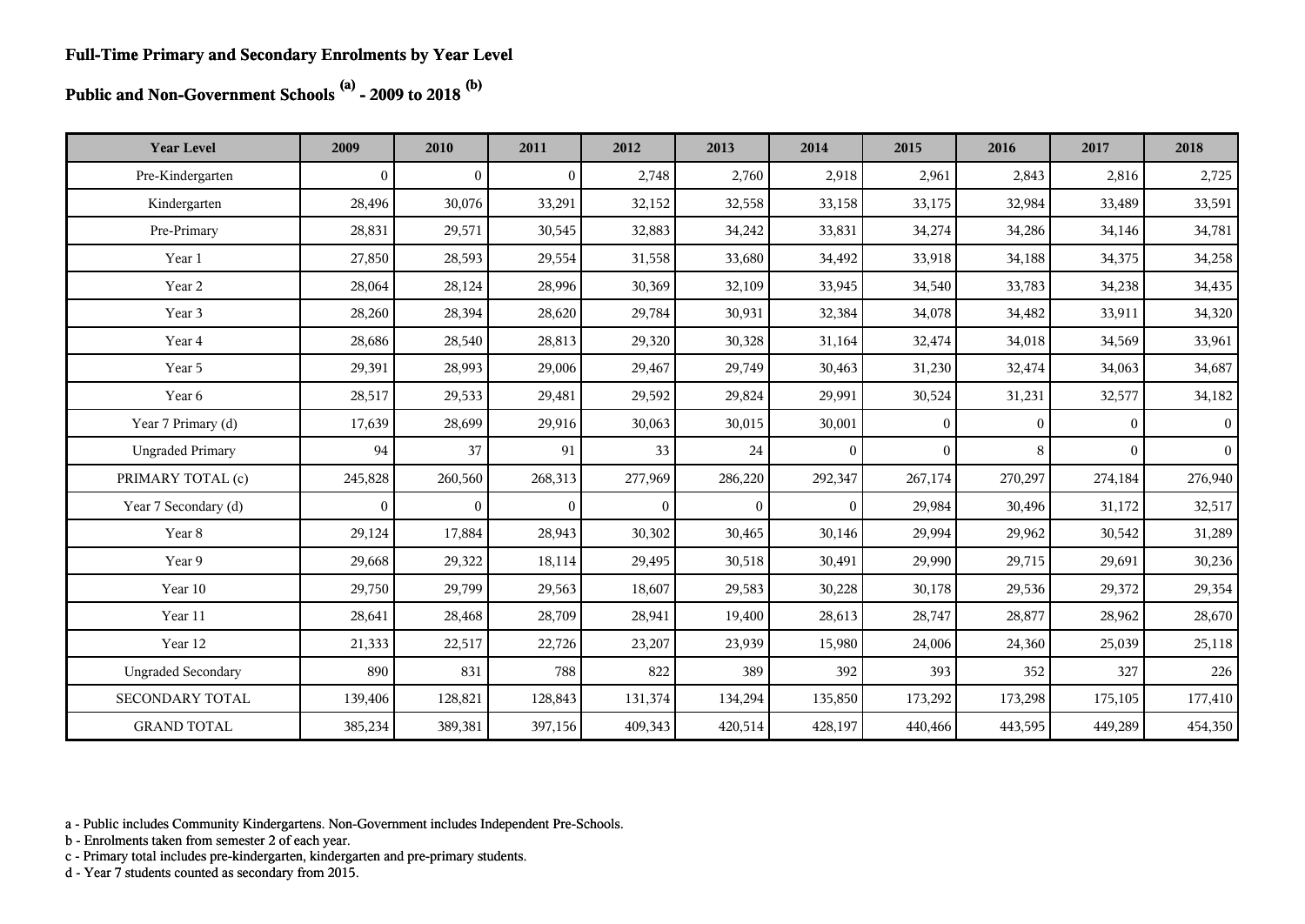## **Public Schools(a) - 2009 to 2018 (b)**

| <b>Year Level</b>         | 2009         | 2010             | 2011           | 2012         | 2013           | 2014           | 2015         | 2016         | 2017         | 2018           |
|---------------------------|--------------|------------------|----------------|--------------|----------------|----------------|--------------|--------------|--------------|----------------|
| Pre-Kindergarten          | $\theta$     | $\boldsymbol{0}$ | $\mathbf{0}$   | $\mathbf{0}$ | $\overline{0}$ | $\mathbf{0}$   | $\mathbf{0}$ | $\mathbf{0}$ | $\mathbf{0}$ | $\vert$        |
| Kindergarten              | 20,274       | 21,128           | 22,855         | 23,649       | 23,942         | 24,342         | 24,377       | 24,259       | 24,939       | 25,018         |
| Pre-Primary               | 20,212       | 20,811           | 22,053         | 24,132       | 25,304         | 24,877         | 25,225       | 25,364       | 25,300       | 26,096         |
| Year 1                    | 20,028       | 20,448           | 21,209         | 22,826       | 24,716         | 25,375         | 24,927       | 25,094       | 25,437       | 25,423         |
| Year 2                    | 20,208       | 20,118           | 20,694         | 21,857       | 23,294         | 24,883         | 25,383       | 24,868       | 25,139       | 25,417         |
| Year 3                    | 20,148       | 20,224           | 20,273         | 21,198       | 22,242         | 23,351         | 24,853       | 25,268       | 24,884       | 25,068         |
| Year 4                    | 20,257       | 20,021           | 20,249         | 20,689       | 21,375         | 22,139         | 23,109       | 24,638       | 25,132       | 24,675         |
| Year 5                    | 20,776       | 20,034           | 20,035         | 20,427       | 20,618         | 21,065         | 21,793       | 22,797       | 24,328       | 24,790         |
| Year 6                    | 19,849       | 20,644           | 20,163         | 20,349       | 20,555         | 20,609         | 21,008       | 21,672       | 22,744       | 24,106         |
| Year 7 Primary (d)        | 10,787       | 17,752           | 18,180         | 17,965       | 17,722         | 17,649         | $\theta$     | $\theta$     | $\theta$     | $\vert$        |
| <b>Ungraded Primary</b>   | $\mathbf{0}$ | $\overline{0}$   | $\mathbf{0}$   | $\mathbf{0}$ | $\theta$       | $\mathbf{0}$   | $\mathbf{0}$ | $\Omega$     | $\theta$     | 0 <sup>1</sup> |
| PRIMARY TOTAL (c)         | 172,539      | 181,180          | 185,711        | 193,092      | 199,768        | 204,290        | 190,675      | 193,960      | 197,903      | 200,593        |
| Year 7 Secondary (d)      | $\Omega$     | $\overline{0}$   | $\overline{0}$ | $\mathbf{0}$ | $\theta$       | $\overline{0}$ | 17,489       | 17,886       | 18,728       | 19,671         |
| Year 8                    | 16,626       | 9,285            | 16,252         | 17,313       | 17,355         | 17,173         | 17,265       | 17,432       | 17,889       | 18,621         |
| Year 9                    | 17,164       | 16,901           | 9,632          | 16,843       | 17,710         | 17,632         | 17,422       | 17,261       | 17,486       | 17,901         |
| Year 10                   | 17,466       | 17,279           | 17,218         | 10,228       | 17,142         | 17,698         | 17,576       | 17,162       | 17,136       | 17,202         |
| Year 11                   | 17,558       | 17,049           | 17,283         | 17,465       | 11,528         | 17,099         | 17,128       | 17,130       | 17,211       | 17,021         |
| Year 12                   | 11,850       | 12,654           | 12,635         | 12,964       | 13,656         | 8,898          | 13,543       | 13,853       | 14,360       | 14,398         |
| <b>Ungraded Secondary</b> | 570          | 619              | 511            | 618          | 166            | 179            | 182          | 146          | 136          | 80             |
| <b>SECONDARY TOTAL</b>    | 81,234       | 73,787           | 73,531         | 75,431       | 77,557         | 78,679         | 100,605      | 100,870      | 102,946      | 104,894        |
| <b>GRAND TOTAL</b>        | 253,773      | 254,967          | 259,242        | 268,523      | 277,325        | 282,969        | 291,280      | 294,830      | 300,849      | 305,487        |

a - Includes Community Kindergartens.

b - Enrolments taken from semester 2 of each year.

c - Primary total includes kindergarten and pre-primary students.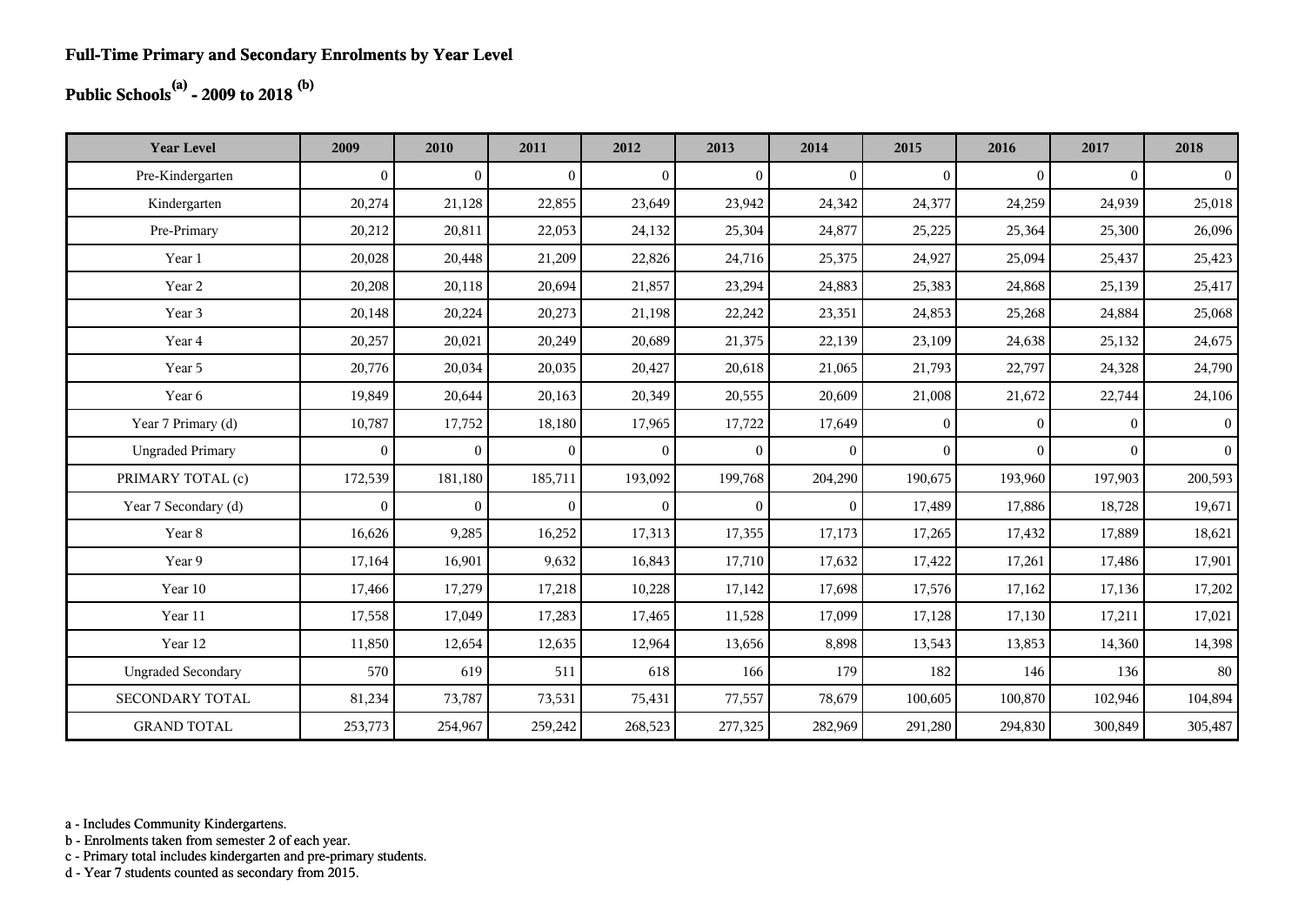#### **Full-Time Primary and Secondary Enrolments by Year Level**

# **Non-Government Schools (a) - 2009 to 2018 (b)**

| <b>Year Level</b>         | 2009             | 2010           | 2011           | 2012           | 2013         | 2014           | 2015         | 2016         | 2017           | 2018           |
|---------------------------|------------------|----------------|----------------|----------------|--------------|----------------|--------------|--------------|----------------|----------------|
| Pre-Kindergarten          | $\boldsymbol{0}$ | $\overline{0}$ | $\overline{0}$ | 2,748          | 2,760        | 2,918          | 2,961        | 2,843        | 2,816          | 2,725          |
| Kindergarten              | 8,222            | 8,948          | 10,436         | 8,503          | 8,616        | 8,816          | 8,798        | 8,725        | 8,550          | 8,573          |
| Pre-Primary               | 8,619            | 8,760          | 8,492          | 8,751          | 8,938        | 8,954          | 9,049        | 8,922        | 8,846          | 8,685          |
| Year 1                    | 7,822            | 8,145          | 8,345          | 8,732          | 8,964        | 9,117          | 8,991        | 9,094        | 8,938          | 8,835          |
| Year 2                    | 7,856            | 8,006          | 8,302          | 8,512          | 8,815        | 9,062          | 9,157        | 8,915        | 9,099          | 9,018          |
| Year 3                    | 8,112            | 8,170          | 8,347          | 8,586          | 8,689        | 9,033          | 9,225        | 9,214        | 9,027          | 9,252          |
| Year 4                    | 8,429            | 8,519          | 8,564          | 8,631          | 8,953        | 9,025          | 9,365        | 9,380        | 9,437          | 9,286          |
| Year 5                    | 8,615            | 8,959          | 8,971          | 9,040          | 9,131        | 9,398          | 9,437        | 9,677        | 9,735          | 9,897          |
| Year 6                    | 8,668            | 8,889          | 9,318          | 9,243          | 9,269        | 9,382          | 9,516        | 9,559        | 9,833          | 10,076         |
| Year 7 Primary (d)        | 6,852            | 10,947         | 11,736         | 12,098         | 12,293       | 12,352         | $\mathbf{0}$ | $\mathbf{0}$ | $\overline{0}$ | $\overline{0}$ |
| <b>Ungraded Primary</b>   | 94               | 37             | 91             | 33             | 24           | $\overline{0}$ | $\theta$     | 8            | $\overline{0}$ | 0 <sup>1</sup> |
| PRIMARY TOTAL (c)         | 73,289           | 79,380         | 82,602         | 84,877         | 86,452       | 88,057         | 76,499       | 76,337       | 76,281         | 76,347         |
| Year 7 Secondary (d)      | $\mathbf{0}$     | $\overline{0}$ | $\overline{0}$ | $\overline{0}$ | $\mathbf{0}$ | $\theta$       | 12,495       | 12,610       | 12,444         | 12,846         |
| Year 8                    | 12,498           | 8,599          | 12,691         | 12,989         | 13,110       | 12,973         | 12,729       | 12,530       | 12,653         | 12,668         |
| Year 9                    | 12,504           | 12,421         | 8,482          | 12,652         | 12,808       | 12,859         | 12,568       | 12,454       | 12,205         | 12,335         |
| Year 10                   | 12,284           | 12,520         | 12,345         | 8,379          | 12,441       | 12,530         | 12,602       | 12,374       | 12,236         | 12,152         |
| Year 11                   | 11,083           | 11,419         | 11,426         | 11,476         | 7,872        | 11,514         | 11,619       | 11,747       | 11,751         | 11,649         |
| Year 12                   | 9,483            | 9,863          | 10,091         | 10,243         | 10,283       | 7,082          | 10,463       | 10,507       | 10,679         | 10,720         |
| <b>Ungraded Secondary</b> | 320              | 212            | 277            | 204            | 223          | 213            | 211          | 206          | 191            | 146            |
| <b>SECONDARY TOTAL</b>    | 58,172           | 55,034         | 55,312         | 55,943         | 56,737       | 57,171         | 72,687       | 72,428       | 72,159         | 72,516         |
| <b>GRAND TOTAL</b>        | 131,461          | 134,414        | 137,914        | 140,820        | 143,189      | 145,228        | 149,186      | 148,765      | 148,440        | 148,863        |

a - Includes Independent Pre-Schools.

b - Enrolments taken from semester 2 of each year.

c - Primary total includes pre-kindergarten, kindergarten and pre-primary students.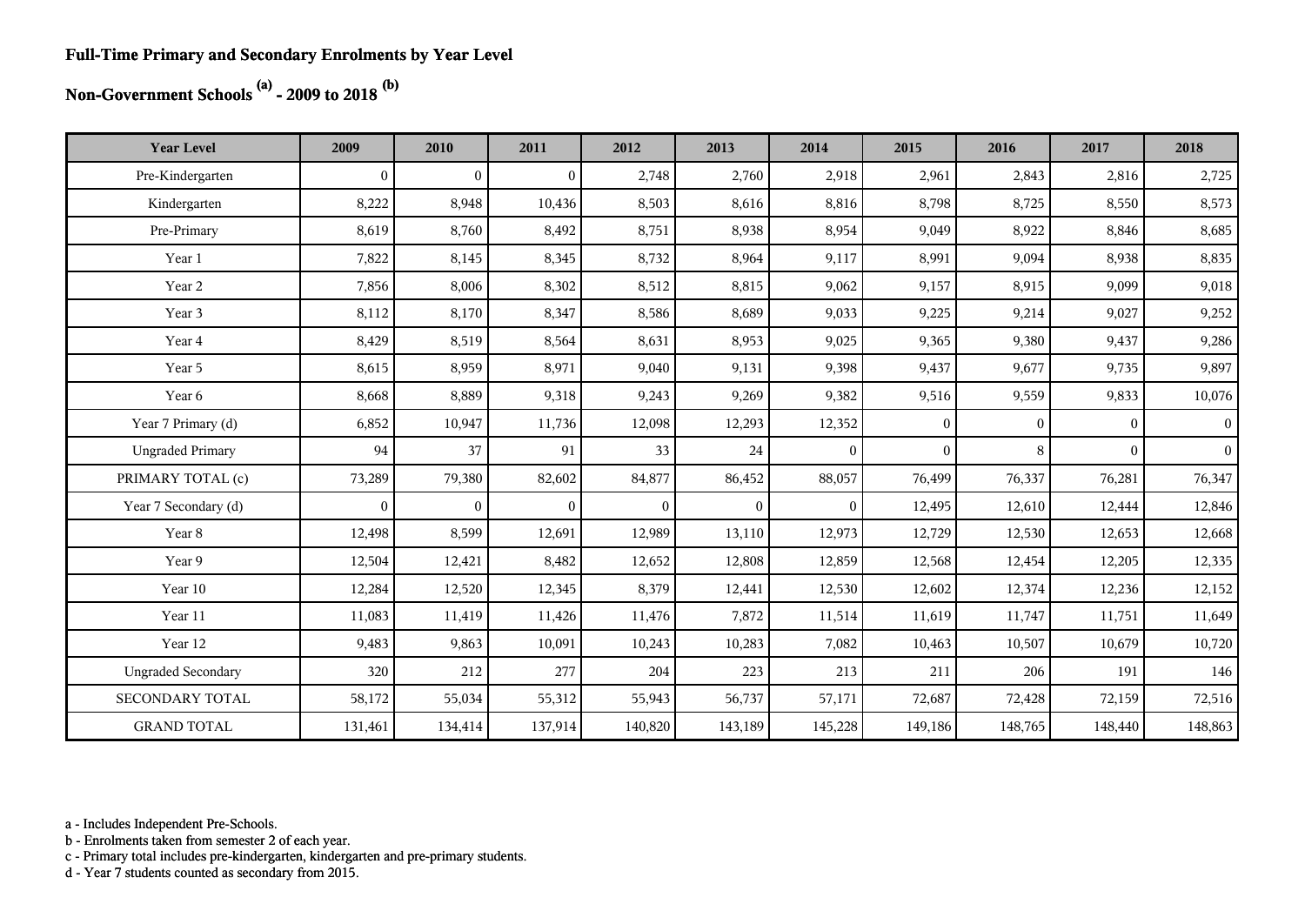**Public and Non-Government Schools (a) - 2009 to 2018 (b)**

| <b>Year Level</b>         | 2009           | 2010           | 2011           | 2012         | 2013           | 2014           | 2015         | 2016         | 2017         | 2018            |
|---------------------------|----------------|----------------|----------------|--------------|----------------|----------------|--------------|--------------|--------------|-----------------|
| Pre-Kindergarten          | $\overline{0}$ | $\overline{0}$ | $\overline{0}$ | 43           | 55             | 51             | 36           | 38           | 35           | 37              |
| Kindergarten              | 2,034          | 2,186          | 2,347          | 2,208        | 2,220          | 2,171          | 2,216        | 2,092        | 2,207        | 2,295           |
| Pre-Primary               | 1,998          | 2,146          | 2,192          | 2,312        | 2,327          | 2,320          | 2,294        | 2,324        | 2,349        | 2,428           |
| Year 1                    | 1,998          | 1,988          | 2,124          | 2,254        | 2,347          | 2,363          | 2,364        | 2,287        | 2,413        | 2,381           |
| Year 2                    | 2,101          | 2,037          | 1,964          | 2,185        | 2,249          | 2,377          | 2,349        | 2,345        | 2,364        | 2,422           |
| Year 3                    | 2,012          | 2,099          | 2,055          | 1,969        | 2,162          | 2,274          | 2,382        | 2,362        | 2,420        | 2,385           |
| Year 4                    | 2,007          | 2,001          | 2,091          | 2,077        | 1,996          | 2,161          | 2,280        | 2,377        | 2,410        | 2,422           |
| Year 5                    | 2,073          | 2,025          | 1,975          | 2,129        | 2,043          | 2,001          | 2,186        | 2,288        | 2,406        | 2,421           |
| Year 6                    | 1,900          | 2,059          | 2,017          | 1,992        | 2,116          | 2,070          | 2,001        | 2,159        | 2,320        | 2,403           |
| Year 7 Primary (d)        | 1,123          | 1,836          | 2,001          | 1,988        | 1,969          | 2,084          | $\mathbf{0}$ | $\mathbf{0}$ | $\mathbf{0}$ | $\vert 0 \vert$ |
| <b>Ungraded Primary</b>   | 40             | $\overline{0}$ | 43             | $\Omega$     | $\theta$       | $\mathbf{0}$   | $\theta$     | $\Omega$     | $\Omega$     | $\vert$         |
| PRIMARY TOTAL (c)         | 17,286         | 18,377         | 18,809         | 19,157       | 19,484         | 19,872         | 18,108       | 18,272       | 18,924       | 19,194          |
| Year 7 Secondary (d)      | $\overline{0}$ | $\overline{0}$ | $\overline{0}$ | $\mathbf{0}$ | $\overline{0}$ | $\overline{0}$ | 2,013        | 1,930        | 2,134        | 2,283           |
| Year 8                    | 1,823          | 1,076          | 1,803          | 1,971        | 1,986          | 1,922          | 2,013        | 1,939        | 1,923        | 2,123           |
| Year 9                    | 1,775          | 1,756          | 1,037          | 1,742        | 1,880          | 1,897          | 1,856        | 1,850        | 1,879        | 1,845           |
| Year 10                   | 1,680          | 1,647          | 1,685          | 995          | 1,620          | 1,714          | 1,787        | 1,639        | 1,735        | 1,792           |
| Year 11                   | 1,545          | 1,433          | 1,369          | 1,461        | 976            | 1,434          | 1,393        | 1,468        | 1,455        | 1,522           |
| Year 12                   | 707            | 780            | 739            | 763          | 909            | 604            | 916          | 881          | 1,010        | 1,045           |
| <b>Ungraded Secondary</b> | 105            | 42             | 45             | 40           | 50             | 50             | 55           | 59           | 52           | 34              |
| SECONDARY TOTAL           | 7,635          | 6,734          | 6,678          | 6,972        | 7,421          | 7,621          | 10,033       | 9,766        | 10,188       | 10,644          |
| <b>GRAND TOTAL</b>        | 24,921         | 25,111         | 25,487         | 26,129       | 26,905         | 27,493         | 28,141       | 28,038       | 29,112       | 29,838          |

a - Public includes Community Kindergartens. Non-Government includes Independent Pre-Schools.

b - Enrolments taken from semester 2 of each year.

c - Primary total includes pre-kindergarten, kindergarten and pre-primary students.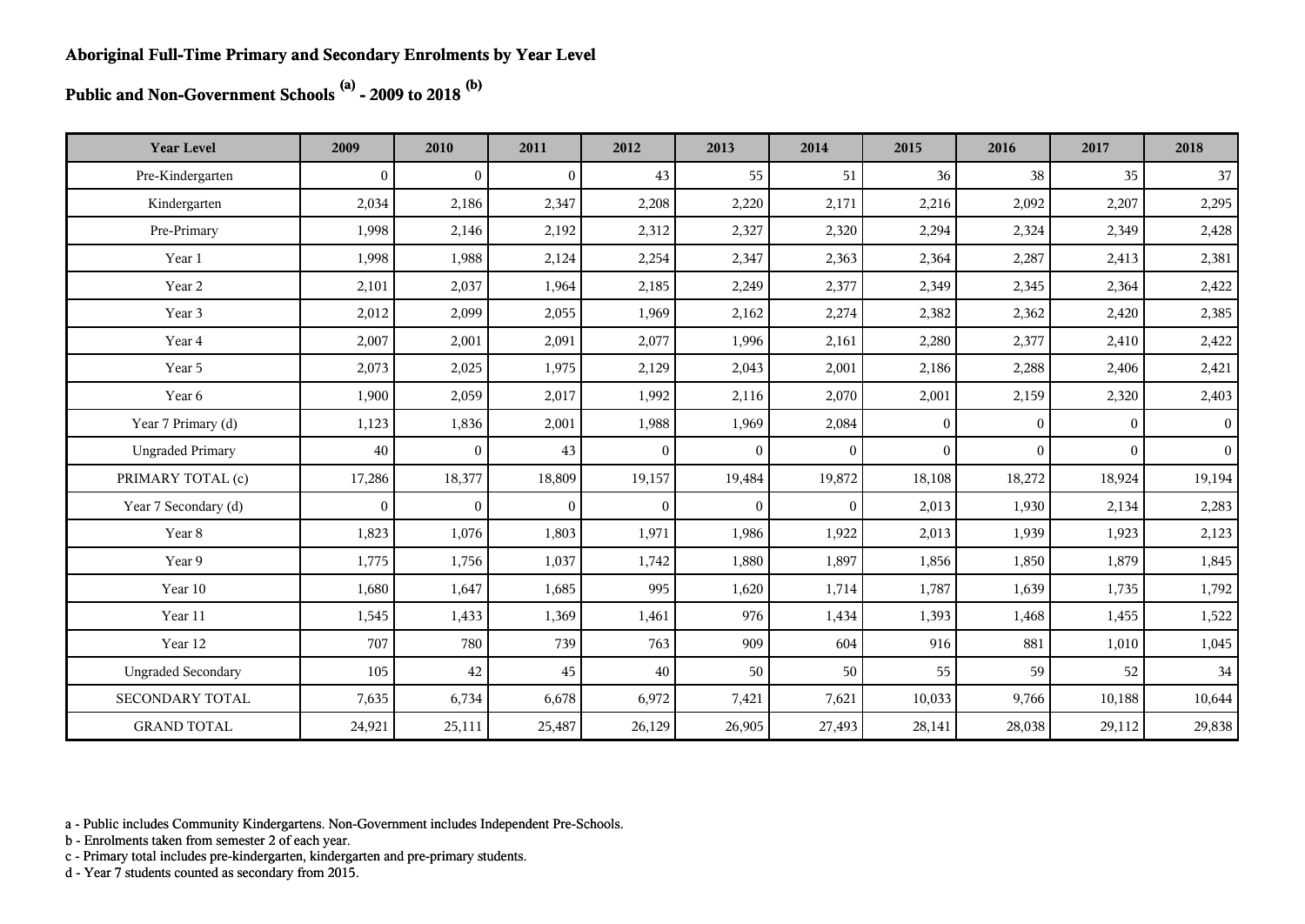## **Public Schools(a) - 2009 to 2018 (b)**

| <b>Year Level</b>         | 2009         | 2010           | 2011           | 2012         | 2013           | 2014         | 2015         | 2016           | 2017     | 2018           |
|---------------------------|--------------|----------------|----------------|--------------|----------------|--------------|--------------|----------------|----------|----------------|
| Pre-Kindergarten          | $\theta$     | $\overline{0}$ | $\overline{0}$ | $\Omega$     | $\mathbf{0}$   | $\theta$     | $\mathbf{0}$ | $\Omega$       | $\theta$ | $\overline{0}$ |
| Kindergarten              | 1,823        | 1,963          | 2,054          | 1,965        | 1,988          | 1,903        | 1,952        | 1,852          | 1,944    | 1,985          |
| Pre-Primary               | 1,706        | 1,818          | 1,919          | 2,048        | 2,039          | 2,043        | 2,019        | 2,065          | 2,069    | 2,149          |
| Year 1                    | 1,724        | 1,731          | 1,858          | 1,998        | 2,088          | 2,077        | 2,099        | 2,018          | 2,130    | 2,099          |
| Year 2                    | 1,804        | 1,747          | 1,714          | 1,898        | 1,993          | 2,111        | 2,066        | 2,088          | 2,076    | 2,151          |
| Year 3                    | 1,730        | 1,794          | 1,766          | 1,715        | 1,872          | 1,982        | 2,096        | 2,075          | 2,131    | 2,085          |
| Year 4                    | 1,746        | 1,697          | 1,801          | 1,804        | 1,717          | 1,887        | 1,987        | 2,101          | 2,096    | 2,142          |
| Year 5                    | 1,794        | 1,759          | 1,701          | 1,831        | 1,786          | 1,723        | 1,880        | 1,995          | 2,135    | 2,113          |
| Year 6                    | 1,626        | 1,775          | 1,755          | 1,704        | 1,805          | 1,797        | 1,721        | 1,873          | 2,023    | 2,134          |
| Year 7 Primary (d)        | 919          | 1,570          | 1,716          | 1,699        | 1,650          | 1,745        | $\mathbf{0}$ | $\Omega$       | $\Omega$ | 0 <sup>1</sup> |
| <b>Ungraded Primary</b>   | $\mathbf{0}$ | $\overline{0}$ | $\mathbf{0}$   | $\mathbf{0}$ | $\overline{0}$ | $\theta$     | $\mathbf{0}$ | $\Omega$       | $\Omega$ | 0 <sup>1</sup> |
| PRIMARY TOTAL (c)         | 14,872       | 15,854         | 16,284         | 16,662       | 16,938         | 17,268       | 15,820       | 16,067         | 16,604   | 16,858         |
| Year 7 Secondary (d)      | $\mathbf{0}$ | $\mathbf{0}$   | $\overline{0}$ | $\mathbf{0}$ | $\overline{0}$ | $\mathbf{0}$ | 1,670        | 1,579          | 1,724    | 1,847          |
| Year 8                    | 1,484        | 825            | 1,468          | 1,615        | 1,582          | 1,518        | 1,612        | 1,561          | 1,506    | 1,647          |
| Year 9                    | 1,502        | 1,435          | 787            | 1,400        | 1,524          | 1,498        | 1,476        | 1,485          | 1,505    | 1,448          |
| Year 10                   | 1,383        | 1,310          | 1,349          | 707          | 1,258          | 1,371        | 1,385        | 1,266          | 1,307    | 1,360          |
| Year 11                   | 1,248        | 1,114          | 1,085          | 1,105        | 686            | 1,070        | 1,026        | 1,061          | 1,062    | 1,118          |
| Year 12                   | 553          | 598            | 565            | 522          | 651            | 406          | 645          | 633            | 718      | 721            |
| <b>Ungraded Secondary</b> | 12           | 11             | $\overline{0}$ | $\mathbf{1}$ | $\mathbf{0}$   | $\theta$     | -1           | $\overline{4}$ | $\theta$ | 0 <sup>1</sup> |
| <b>SECONDARY TOTAL</b>    | 6,182        | 5,293          | 5,254          | 5,350        | 5,701          | 5,863        | 7,815        | 7,589          | 7,822    | 8,141          |
| <b>GRAND TOTAL</b>        | 21,054       | 21,147         | 21,538         | 22,012       | 22,639         | 23,131       | 23,635       | 23,656         | 24,426   | 24,999         |

a - Includes Community Kindergartens.

b - Enrolments taken from semester 2 of each year.

c - Primary total includes kindergarten and pre-primary students.